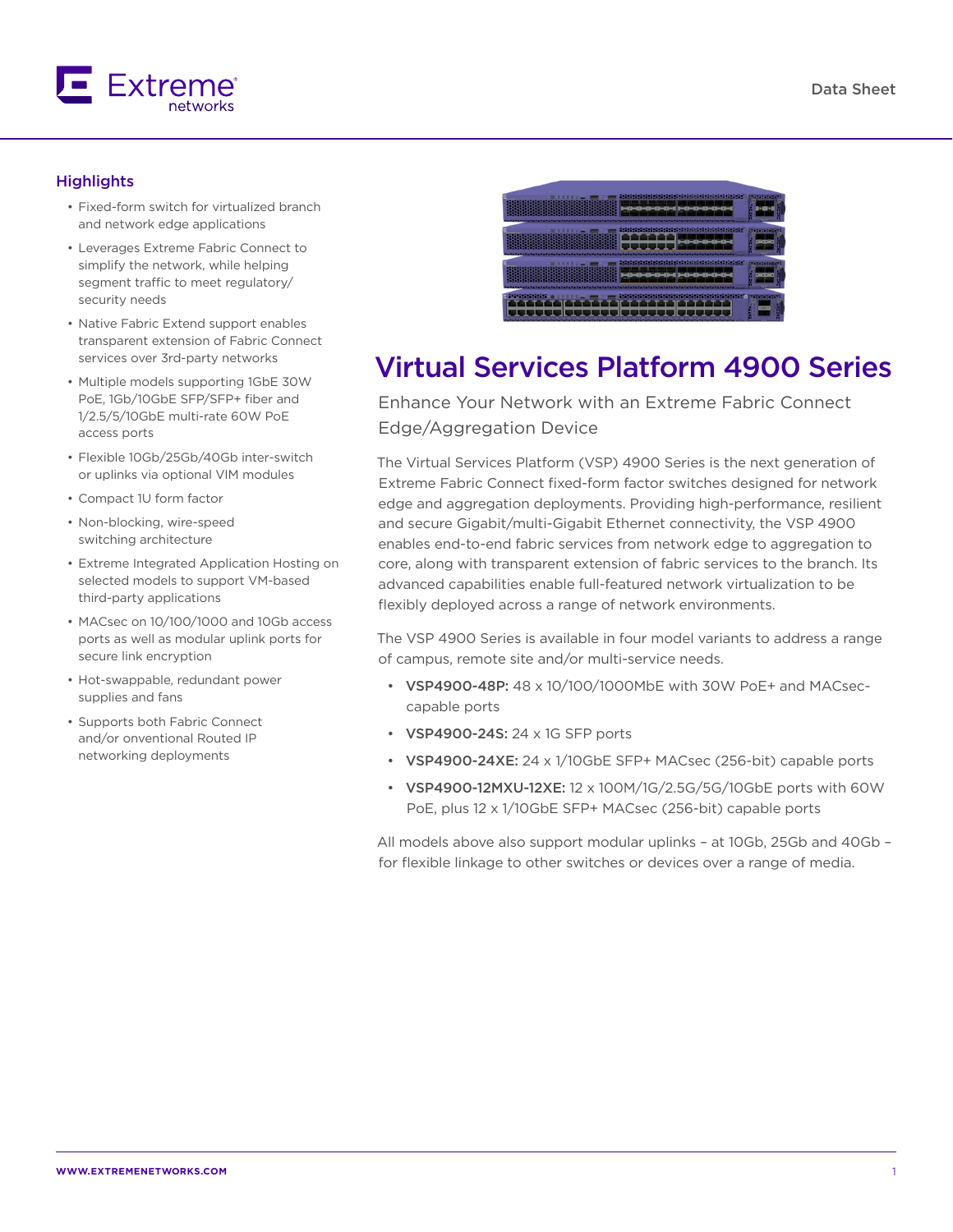# Extreme Fabric Connect

The VSP 4900 natively supports the Extreme Fabric Connect technology. Based on an extended implementation of the Shortest Path Bridging (SPB) standards of IEEE 802.1aq and IETF RFC 6329, Fabric Connect offers the ability to create a virtualized network that simplifies network provisioning and reduces the strain on network and IT personnel.

Fabric Connect features supported on the VSP 4900 Series include: L2 Virtual Service Networks (VSNs), Layer 3 Virtual Service Networks, Inter-VSN Routing, IPv4/ IPv6 IP Shortcuts, IP Multicast over Fabric Connect, Fabric Extend and Fabric Attach Server.

# Fabric Extend

The VSP 4900 also natively supports Fabric Extend that enables it to extend Fabric Connect services over an intermediate 3rd-party network -- whether Layer 2 or Layer 3-based. With Fabric Extend, enterprises can, for example, connect two Fabric Connect environments (or islands) over a Service Provider WAN, such as MPLS or Ethernet WAN. Fabric Connect simplified provisioning and virtualization services can then be transparently extended across the 3rdparty network.

# Advanced Layer 3 Services

The VSP 4900 Series also supports advanced Layer 3 services that enable it to satisfy conventional IP routing deployments, in addition to its fabric-based services. Layer 3 services include IPv4 and IPv6 dynamic routing, as well as IP multicast services.

Specific IP routing technologies supported include RIPv1/2, RIPng, OSPFv2/v3, BGP/ BGP+ and VRF. Multicast services include PIM-SM/ SSM, IGMP v1/v2/v3, as well as Fabric Connect to PIM gateway. The VSP 4900 also supports Distributed Virtual Routing (DvR) leaf services.

# Power Over Ethernet

VSP 4900-48P and VSP 4900-12MXU-12XE models offer Power over Ethernet (PoE) to address the needs of powered edge devices. The VSP 4900-48P supports IEEE 802.3at (30W) PoE on its 48 x 1Gb ports; and the VSP 4900-12MXU-12XE supports IEEE 802.3bt (60W) PoE on its 12 multi-rate ports. Both VSP 4900 models also support fast PoE and perpetual PoE capabilities for faster start-up and more continuous operation of connected, PoE-powered end-points.

# Extreme Integrated Application Hosting

Extreme's Integrated Application Hosting leverages an innovative combination of VSP 4900 Series operating software and hardware features to provide extended services without impact to switching or network performance. Available on VSP4900-12MXU-12XE and VSP4900-24XE models, this flexible and open solution enables organizations to run a Guest VM on the VSP 4900 system. Organizations can then use the Guest VM to deploy their choice of Extreme-provided or third-party application/ tools for real-time visibility or to meet specific business or operational needs across the network. This can help improve network visibility and performance, while reducing operational costs.

# MACsec Link Encryption

The VSP 4900 supports IEEE 802.1AE MACsec on its access ports, as well as on its modular uplink ports. MACsec is a hop-by-hop security capability which encrypts/ decrypts packets between connected switches or devices. As a link-only encryption, the switches can still apply services to the packet, such as policy or QoS, without compromising the security of packets across the link. With support for both 128-bit and 256-bit Advanced Encryption Standard (AES) support, the VSP 4900 provides the most secure link encryption.

# VIM Options for Flexible Uplinks

The VSP 4900 supports Versatile Interface Modules (VIM) for its uplink ports and has a single VIM slot that can be optionally used for this purpose. VIM options include 2 and 4-port modules that support 10Gb, 25Gb and 40Gb data rates.

## Management

The VSP 4900 can be managed in a variety of ways. Simple on-box management functions are delivered by a web-based GUI and a generic CLI is available for manual configuration.

ExtremeCloudTM IQ along with Extreme Management Center (XMC) also provide a comprehensive unified management capability with a consolidated view of users, devices and applications for both wired and wireless networks. Remote provisioning lets one quickly bring new VSP 4900 switches online and a granular view of devices ports and users enables efficient inventory and network topology management.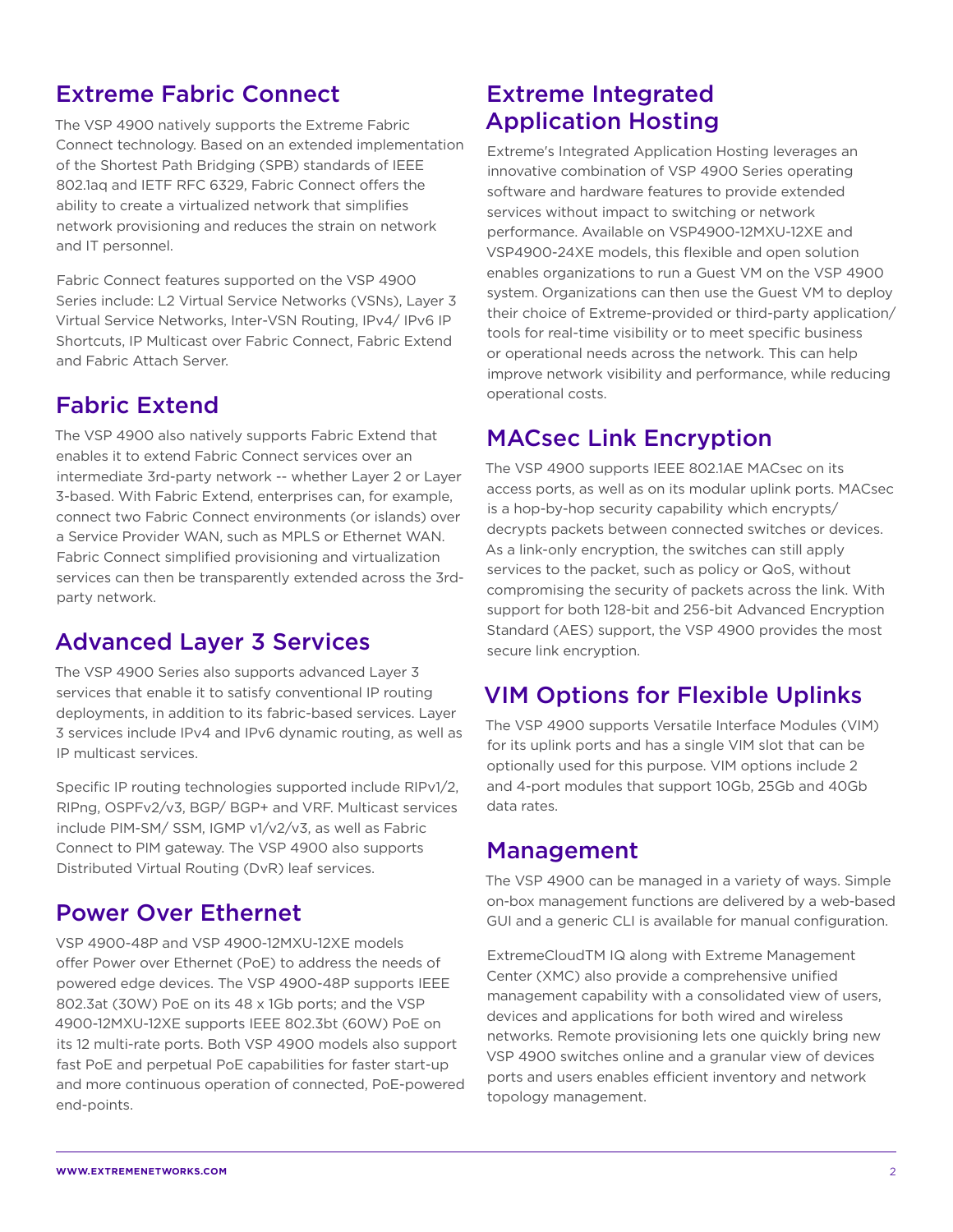# Product Specifications

## Performance and Scale

| <b>Switch Model</b>    | <b>Max Active</b><br>10/100/<br>1000Mb Ports | <b>Max Active</b><br>100M/1Gb/<br>2.5Gb/5Gb/<br>10Gb Ports | <b>Max Active</b><br>100M/1Gb<br><b>SFP ports</b> | <b>Max Active</b><br>$1/10$ Gb<br>SFP+ ports | <b>Max Active</b><br>$10/25$ Gb<br>SPF28 ports | <b>Max Active</b><br>40Gb QSFP+<br>ports* | Aggregated<br><b>Switch Bandwidth</b> | <b>Frame</b><br><b>Forwarding Rate</b> |
|------------------------|----------------------------------------------|------------------------------------------------------------|---------------------------------------------------|----------------------------------------------|------------------------------------------------|-------------------------------------------|---------------------------------------|----------------------------------------|
| VSP4900-48P            | 48                                           | $\circ$                                                    | $\circ$                                           | $\overline{4}$                               | $\overline{2}$                                 |                                           | 196 Gbps                              | 145.8 Mpps                             |
| VSP4900-24S            |                                              | $\circ$                                                    | 24                                                | 4                                            | ⌒                                              |                                           | 148 Gbps                              | $110.1$ Mpps                           |
| <b>VSP4900-24XE</b>    | $\Omega$                                     | $\circ$                                                    | $\Omega$                                          | 28                                           | $\overline{4}$                                 |                                           | 680 Gbps                              | 505.9 Mpps                             |
| VSP4900-<br>12MXU-12XE | n/a                                          | 12                                                         | $\circ$                                           | 16                                           | 4                                              |                                           | 680 Gbps                              | 505.9 Mpps                             |

\* 40Gb ports on the VIM5 module can also be broken out individually into 4 x 10Gb ports.

## External Ports/Slots

| <b>Part Number</b>  | Max Active 10/100/1000Mb Ports                                                                                                                                                                                                                                                                                       |  |  |  |  |
|---------------------|----------------------------------------------------------------------------------------------------------------------------------------------------------------------------------------------------------------------------------------------------------------------------------------------------------------------|--|--|--|--|
| <b>Switches</b>     |                                                                                                                                                                                                                                                                                                                      |  |  |  |  |
| VSP4900-48P         | 48 x 10/100/1000BASE-T 802.3at (30w) ports<br>• Full / Half-Duplex<br>• MACsec capable (128-bit)<br>1 x Serial (console port RJ-45)<br>1 x 10/100/1000BASE-T out-of-band management port<br>1 x USB Micro-B management port<br>2 x USB A ports for external USB flash<br>1 VIM5 slot                                 |  |  |  |  |
| VSP4900-24S         | 24 x 100/1000BASE-X SFP ports (unpopulated)<br>1 x Serial (console port RJ-45)<br>1 x 10/100/1000BASE-T out-of-band management port<br>1 x USB Micro-B management port<br>2 x USB A ports for external USB flash<br>1 VIM5 slot                                                                                      |  |  |  |  |
| <b>VSP4900-24XE</b> | 24 x 1/10GBASE-X SFP+ ports (unpopulated)<br>• LRM and MACsec capable (256-bit)<br>1 x Serial (console port RJ-45)<br>1 x 10/100/1000BASE-T out-of-band management port<br>1 x USB Micro-B management port<br>2 x USB A ports for external USB flash<br>1 VIM5 slot                                                  |  |  |  |  |
| VSP4900-12MXU-12XE  | 12 x 100M/1/2.5/5/10GBASE-T 802.3bt Type3 (60w) ports<br>12 x 1/10GBASE-X SFP+ ports (unpopulated)<br>• MACsec capable (256-bit)<br>1 x Serial (console port RJ-45)<br>1 x 10/100/1000BASE-T out-of-band management port<br>1 x USB Micro-B management port<br>2 x USB A ports for external USB flash<br>1 VIM5 slot |  |  |  |  |
|                     | <b>VIM Modules</b>                                                                                                                                                                                                                                                                                                   |  |  |  |  |
| $VIM5-4X$           | 4 x 1/10GBASE-X SFP+ (unpopulated ports)                                                                                                                                                                                                                                                                             |  |  |  |  |
| <b>VIM5-4XE</b>     | 4 x 1/10GBASE-X SFP+ (unpopulated ports)<br>• LRM capable<br>• MACsec capable (256-bit)                                                                                                                                                                                                                              |  |  |  |  |
| VIM5-4YE            | 4 x 10/25GBASE-X SFP28 (unpopulated ports)<br>• MACsec capable (256-bit)                                                                                                                                                                                                                                             |  |  |  |  |
| $VIM5-2Q$           | 2 x 40GBASE-X QSFP+ (unpopulated ports)                                                                                                                                                                                                                                                                              |  |  |  |  |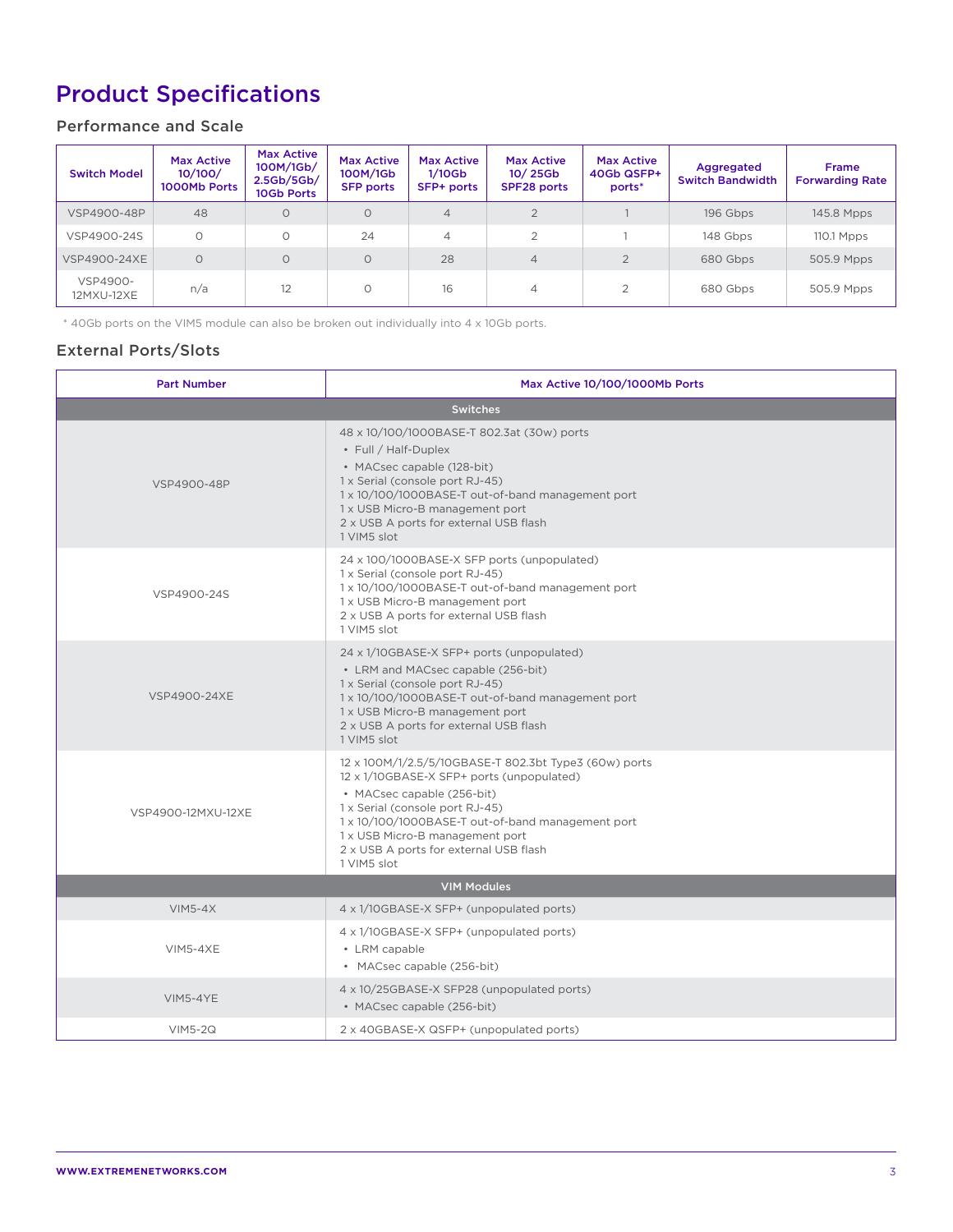### Weights and Dimensions

| <b>Part Number</b>             | Weight                                                 |                                                            | <b>Physical Dimensions</b>                               |  |
|--------------------------------|--------------------------------------------------------|------------------------------------------------------------|----------------------------------------------------------|--|
| <b>Switches</b>                |                                                        |                                                            |                                                          |  |
|                                |                                                        | Chassis Only                                               | With PSU                                                 |  |
| VSP4900-48P                    | 18.49 lb / 8.39 kg                                     |                                                            |                                                          |  |
| VSP4900-24S                    | 18.01 lb / 8.17 kg                                     | 17.34 in W / 1.7 in H / 19.23 in D                         | 17.34 in W / 1.7 in H / 19.93 in D                       |  |
| VSP4900-24XE                   | 16.89 lb / 7.66 kg                                     | 440m / 43.6mm / 488mm                                      | 440mm / 43.6mm / 506mm                                   |  |
| VSP4900-12MXU-12XE             | 16.67 lb / 7.58 kg                                     |                                                            |                                                          |  |
|                                |                                                        | <b>VIM Modules</b>                                         |                                                          |  |
| $VIM5-4X$                      | 0.37 lb / 0.17 kg                                      |                                                            |                                                          |  |
| <b>VIM5-4XE</b>                | 0.41 lb / 0.19 kg<br>1.92 in W / 1.61 in H / 5.76 in D |                                                            |                                                          |  |
| VIM5-4YE                       | 0.41 lb / 0.19 kg                                      | 48.8mm / 40.8mm / 146.3 mm                                 |                                                          |  |
| $VIM-2Q$                       | 0.37 lb / 0.17 kg                                      |                                                            |                                                          |  |
|                                |                                                        | <b>Power Supplies</b>                                      |                                                          |  |
| 10953 (350W AC)                | 2.38 lb / 1.08 kg                                      |                                                            |                                                          |  |
| 10951 (715W AC)                | 2.55 lb / 1.16 kg                                      | 3.25 in W / 1.56 in H / 11.3 in D<br>40mm / 82.5mm / 287mm |                                                          |  |
| 10941 (1100W AC)               | 2.55 lb / 1.16 kg                                      |                                                            |                                                          |  |
| XN-ACPWR-2000W-F<br>(2000W AC) | 2.56 lb / 1.16kg                                       |                                                            | 3.25 in W / 1.56 in H / 11.5 in D<br>40mm / 75mm / 292mm |  |

\* Includes maximum PoE load (W) through the switch

## Power Supply Unit Specifications

|                                  | 10953                                                | 10951                                                | 10941                                                                                                     | <b>XN-ACPWR-2000W-F*</b> |
|----------------------------------|------------------------------------------------------|------------------------------------------------------|-----------------------------------------------------------------------------------------------------------|--------------------------|
| Voltage Input Range<br>(Nominal) | 100-127/200-240 VAC                                  | 100-127/200-240 VAC                                  | 100-127/200-240 VAC                                                                                       | 100-127/200-240 VAC      |
| Line Frequency Range             | 50 to 60 Hz                                          | 50 to 60 Hz                                          | 50 to 60 Hz                                                                                               | 50 to 60 Hz              |
| Power Supply Input Socket        | IEC/EN 60320 C14                                     | IEC/EN 60320 C16                                     | IEC/EN 60320 C16                                                                                          | IEC/EN 60320 C16         |
| Power Cord Input Plug            | IEC/EN 60320 C15                                     | IEC/EN 60320 C15                                     | IEC/EN 60320 C15                                                                                          | IEC/EN 60320 C15         |
| Operating Temperature            | 0 <sup>°</sup> to 55 <sup>°</sup> C Normal Operation | 0 <sup>°</sup> to 50 <sup>°</sup> C Normal Operation | 0 <sup>t</sup> to 50 <sup>°</sup> C Normal Operation 0 <sup>°</sup> to 55 <sup>°</sup> C Normal Operation |                          |

\*200-240 VAC is required to achieve full 2000W output. If run at 100-120VAC, output is limited to 1100W.

## Power Supply Unit Specifications

|                                  | XN-ACPWR-350W-FB                                 | XN-ACPWR-715W-FB                                     | XN-ACPWR-1100W-FB | XN-ACPWR-2000W-FB*                                                                                  |
|----------------------------------|--------------------------------------------------|------------------------------------------------------|-------------------|-----------------------------------------------------------------------------------------------------|
| Voltage Input Range<br>(Nominal) | 100-240 VAC                                      | 100-240 VAC                                          | 100-240 VAC       | 100-240 VAC                                                                                         |
| Line Frequency Range             | 50 to 60 Hz                                      | 50 to 60 Hz                                          | 50 to 60 Hz       | 50 to 60 Hz                                                                                         |
| Power Supply Input Socket        | IEC/EN 60320 C14                                 | IEC/EN 60320 C16                                     | IEC/EN 60320 C16  | IEC/EN 60320 C16                                                                                    |
| Power Cord Input Plug            | IEC/EN 60320 C15                                 | IEC/EN 60320 C15                                     | IEC/EN 60320 C15  | IEC/EN 60320 C15                                                                                    |
| Operating Temperature            | 0 <sup>to 55</sup> <sup>c</sup> Normal Operation | 0 <sup>°</sup> to 55 <sup>°</sup> C Normal Operation |                   | 0 <sup>to</sup> 50 <sup>c</sup> Normal Operation 0 <sup>t</sup> to 50 <sup>c</sup> Normal Operation |

\*200-240 VAC is required to achieve full 2000W output. If run at 100-120VAC, output is limited to 1100W.

### PoE Power Budget

| <b>Switch Model</b> | x 715W<br>PSU | 2 x 715W<br>PSU | <b>x 1100W</b><br><b>PSU</b> | 2 x 1100W<br>PSU | $1 \times 2000W$ @<br>200-240VAC | $1 \times 2000W$ @<br>100-120VAC | $2 \times 2000$ @<br>200-240VAC | $2x 2000W$ @<br>100-120VAC |
|---------------------|---------------|-----------------|------------------------------|------------------|----------------------------------|----------------------------------|---------------------------------|----------------------------|
| VSP4900-48P         | 460W          | 1045W           | 845W                         | 1440W            | 1440W                            | 845W                             | 1440W                           | 1440W                      |
| VSP4900-12MXU-12XE  | TBD           | 720W            | 720W                         | 720W             | 720W                             | 720W                             | 720W                            | 720W                       |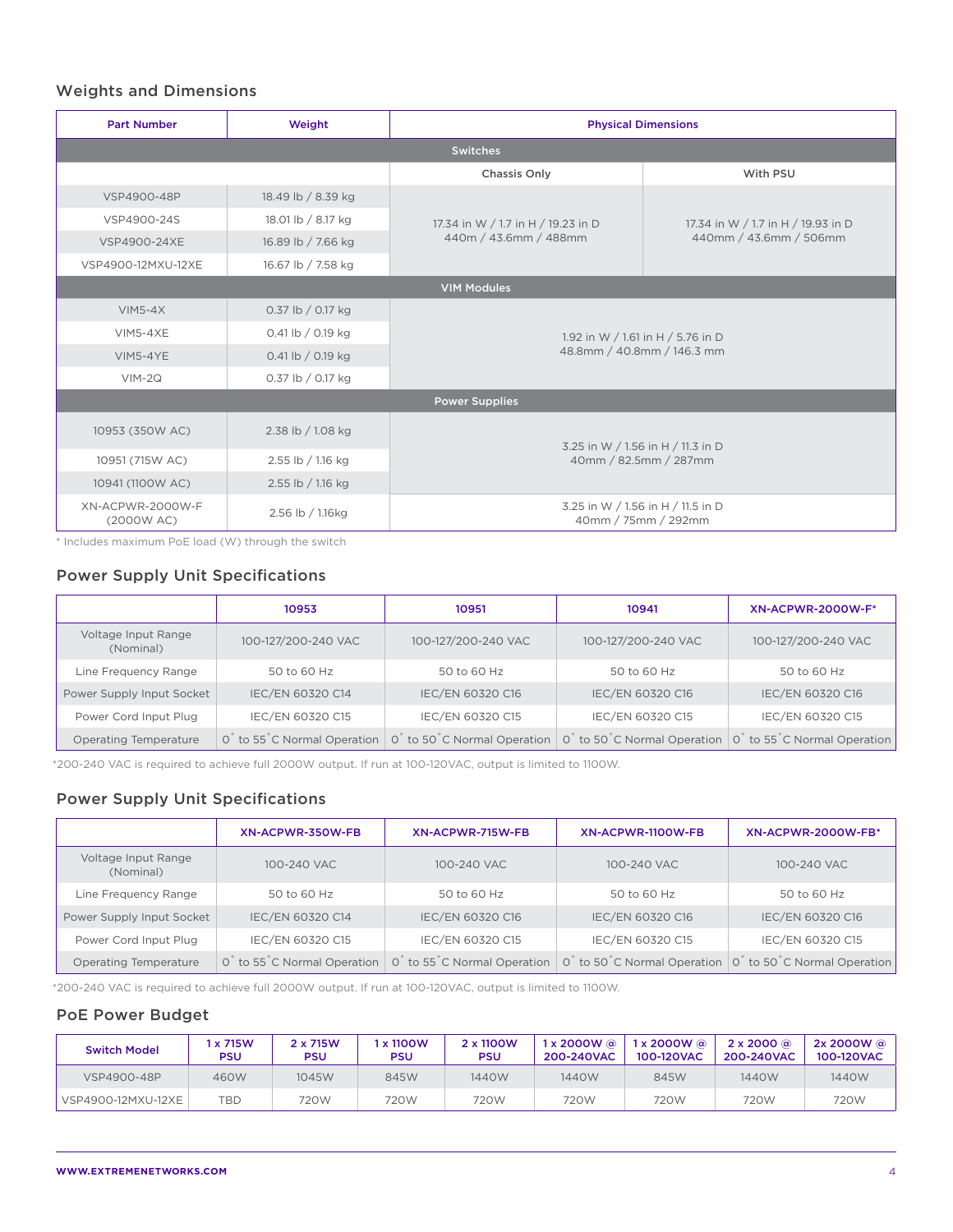### Minimum/Maximum Power Consumption and Heat Dissipation

| <b>Switch Model</b> | <b>Minimum Power</b><br><b>Consumption (Watts)</b> | <b>Minimum Heat Dissipation</b><br>(BTU/hr) | <b>Maximum Power</b><br><b>Consumption (Watts)*</b> | <b>Maximum Heat Dissipation</b><br>$(BTU/hr)$ ** |
|---------------------|----------------------------------------------------|---------------------------------------------|-----------------------------------------------------|--------------------------------------------------|
| VSP4900-48P         | 74                                                 | 254                                         | 1746                                                | 1046                                             |
| VSP4900-24S         | 52                                                 | 179                                         | 173                                                 | 590                                              |
| VSP4900-24XE        | 80                                                 | 271                                         | 207                                                 | 707                                              |
| VSP4900-12MXU-12XE  |                                                    | 250                                         | 970                                                 | 854                                              |

\* Includes maximum PoE load (W) through the switch

\*\* Does not include PoR load heat dissipated through external electronic load

### Performance and Scale

#### Memory

#### VSP4900-48P and VSP4900-24S

• 2GB DRAM / 8GB eMMC NVRAM

- VSP4900-12MXU-12XE and VSP4900-24XE
- 8GB DRAM / 8GB eMMC NVRAM

#### Layer 2

- MAC Address: up to 80,000
- Port-based VLANs: 4,059
- MSTP Instances: 12
- LACP Links per Group: 8 Active
- Layer 3 IPv4 Routing Services
- ARP Entries: up to 32,000
- IP Routes: up to 15,488
- RIP Interfaces: 200
- OSPF Interfaces: 500
- BGP Peers: 256
- VRF Instances: up to 256
- Layer 3 IPv6 Routing Services
- Neighbors: up to 8,000
- IP Routes: up to 7,744
- RIPng Interfaces: 48
- OSPFv3 Interfaces: 500
- BGPv6 Peers: 256
- VRF Instances: up to 256

### Multicast

- IGMP Interfaces: 4,059
- PIM Active Interfaces: 128
- MLD Interfaces: 4,059
- IP Multicast Streams: 6,000

### Fabric Connect

- MAC Address: 40,000
- NNI Interfaces/Adjacencies: up to 255
- BEB Nodes per VSN: 500
- BCB/ BEB Nodes per Region: 550
- L2 Virtual Service Networks: 4,059
- L3 Virtual Service Networks: up to 256
- IP Shortcut Routes: IPv4 up to 15,488 and IPv6 7,488
- L2 Multicast Virtual Service Networks: 2,000
- L3 Multicast Virtual Service Networks: 256
- Maximum SGVs: 6,000

#### QoS and Filtering

- IPv4 ACE: 1536 (1024 Security + 512 QOS) Ingress and 248 Egress
- IPv6 ACE: 1024 Ingress and 256 Egress
- QoS priority queues- 8

#### Operations and Management

- Mirrored Ports: 49
- sFlow: up to 3100 samples per second
- Fabric RSPAN: 1,000 VLAN IDs

#### Environmental

#### Environmental Specifications

EN/ETSI 300 019-2-1 v2.1.2 - Class 1.2 Storage EN/ETSI 300 019-2-2 v2.1.2 - Class 2.3 Transportation EN/ETSI 300 019-2-3 v2.1.2 - Class 3.1e Operational EN/ETSI 300 753 (1997-10) - Acoustic Noise ASTM D3580 Random Vibration Unpackaged 1.5G

#### Environmental Compliance

| EU RoHS     | 2011/65/EU        |
|-------------|-------------------|
| EU WEEE     | 2012/19/EU        |
| China RoHS  | SJ/T 11363-2006   |
| Taiwan RoHS | CNS 15663(2013.7) |

#### Operating Conditions

Temp: 0° C to 45° C (32° F to 113° F)

Humidity: 10% to 95% relative humidity, non-condensing

Altitude: 0 to 3,000 meters (9,850 feet)

Shock (half sine) 30m/s2 (3G), 11ms, 60 shocks

Random vibration: 3 to 500 Hz at 1.5 G rms

#### Packaging and Storage Specifications

Temp: -40° C to 70° C (-40° F to 158° F) Humidity: 10% to 95% relative humidity, non-condensing Packaged Shock (half sine): 180 m/s2 (18 G), 6 ms, 600 shocks Packaged Vibration: 5 to 62 Hz at velocity 5 mm/s, 62 to 500 Hz at 0.2 G Packaged Random Vibration: 5 to 20 Hz at 1.0 ASD w/–3 dB/oct. from

20 to 200 Hz

Packaged Drop Height: 14 drops minimum on sides and corners at 42 inches (<15 kg box)

Regulatory and Safety North American ITE UL 60950-1 UL 62368-1 Complies with FCC 21CFR 1040.10 (U.S. Laser Safety) CDRH Letter of Approval (US FDA Approval) CAN/CSA 22.2 No. 60950-1 CAN/CSA No. 22.2 62368-1-14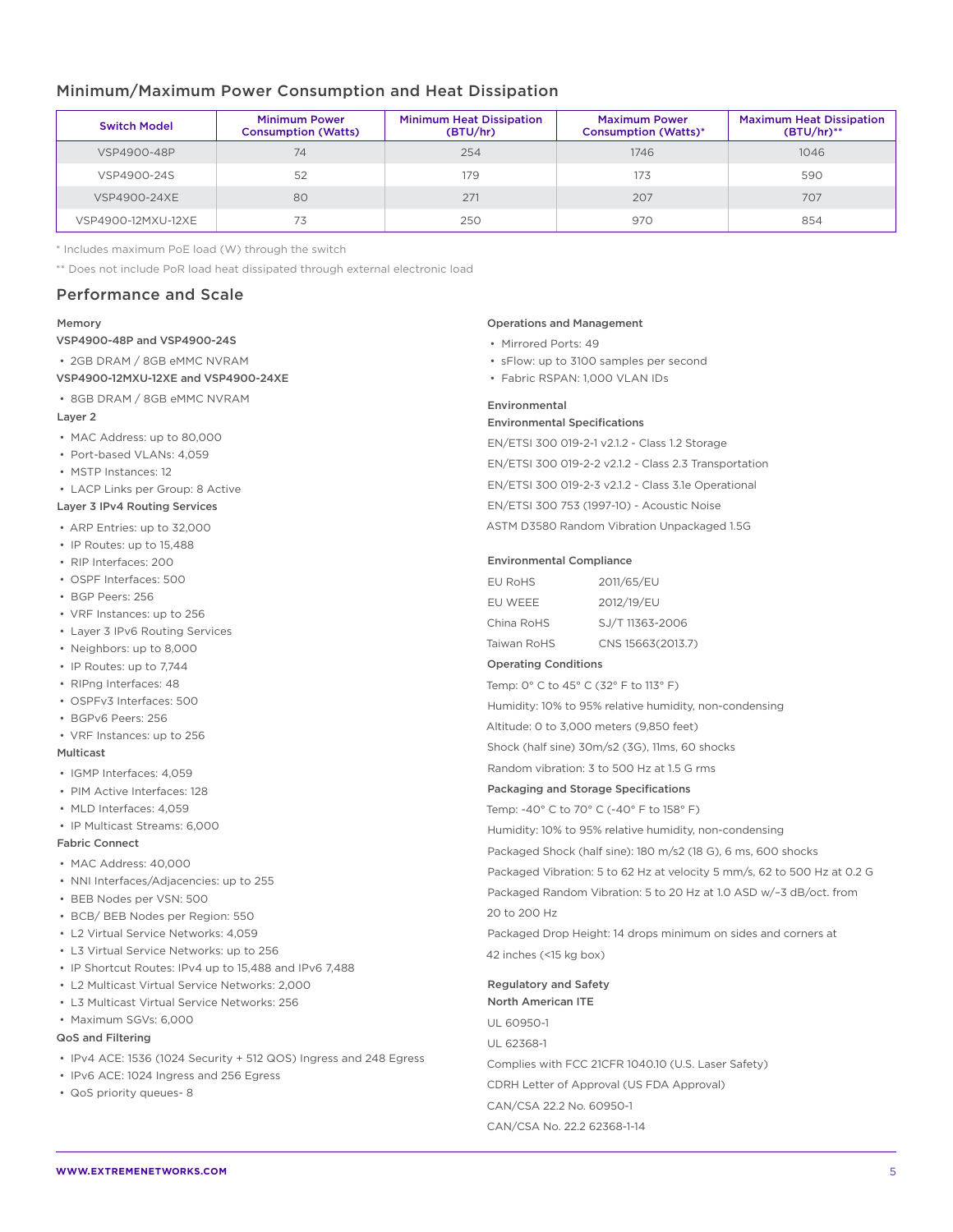European ITE EN 60950-1, EN 62368-1 EN 60825-1Class 1 (Lasers Safety) 2014 / 35/ EU Low Voltage Directive International ITE CB Report & Certificate per IEC 60950-1 AS/NZS 60950-1 (Australia /New Zealand) IEC 62368-1 GB 4943.1-2011 CNS 14336-1 EMI/EMC Standards North American EMC for ITE FCC CFR 47 part 15 Class A (USA) ICES-003 Class A (Canada) European EMC Standards EN 55032 Class A EN 55024 EN 61000-3-2,2014 (Harmonics) EN 61000-3-3 2013 (Flicker) EN 300 386 v1.6.1 (EMC Telecommunications) 2014/30/EU EMC Directive EN 55011 Class A International EMC Certifications CISPR 32, Class A (International Emissions) AS/NZS CISPR32 CISPR 24 Class A (International Immunity) IEC 61000-4-2 / EN 61000-4-2 Electrostatic Discharge, 8kV Contact, 15 kV Air, Criteria A IEC 61000-4-3 /EN 61000-4-3 Radiated Immunity 10V/m, Criteria A IEC 61000-4-4 / EN 61000-4-4 Transient Burst, 1 kV, Criteria A IEC 61000-4-5 /EN 61000-4-5 Surge, 2 kV L-L, 2 kV L-G, Level 3, Criteria A IEC 61000-4-6 Conducted Immunity, 0.15-80 MHz, 10V/m unmod. RMS, Criteria A IEC/EN 61000-4-11 Power Dips & Interruptions, >30%, 25 periods, Criteria C IEC 61000-4-8 / EN 61000-4-8 CISPER 11 Class A GB/T 9254-2008 Country Specific VCCI Class A (Japan Emissions) ACMA RCM (Australia Emissions) CCC Mark (China) KCC Mark, EMC Approval (Korea) EAC Mark (Custom Union) NRCS / SABS Mark (South Africa BSMI Mark (Taiwan) Telecom Standards CE 2.0 Compliant IEEE 802.3 Media Access Standards IEEE 802.3ab 1000BASE-T IEEE 802.3ae 10GBASE-X IEEE 802.3aq 10GBASE-LRM 25Gb Ethernet implemented per Ethernet Consortium specification and IEEE 802.3 standard IEEE 802.3ba / 802.3bm 40GBASE-X IEEE 802.3at PoE Plus IEEE 802.3az Energy Efficient Ethernet

# Ordering Notes

Many VSP 4900 Series systems are ordered and shipped as a bundled offering. The bundle includes the base VSP 4900 system along with a single Power Supply, Fan Modules and the VOSS operating system. (Note: "Unbundled" VSP 4900 systems without a PSU can also be ordered.) With all VSP 4900 systems, the VIM5 modules, additional power supply, power cords, transceiver/optics and optional Premier Software Licenses must be separately ordered.

# Base Software and Licensing

VSP 4900 Series hardware models come with base software that provide most features available on the switch. Certain features, however, require a Premium Software license in order to operate. These include:

- Layer 3 Virtual Services Networks (L3 VSNs)
- 17 or more BGP peers
- 25 or more VRFs
- MACsec support
- Integrated Application Hosting\*

\* Integrated Application Hosting supported on VSP4900-24XE and VSP4900-12MXU-12XE models only.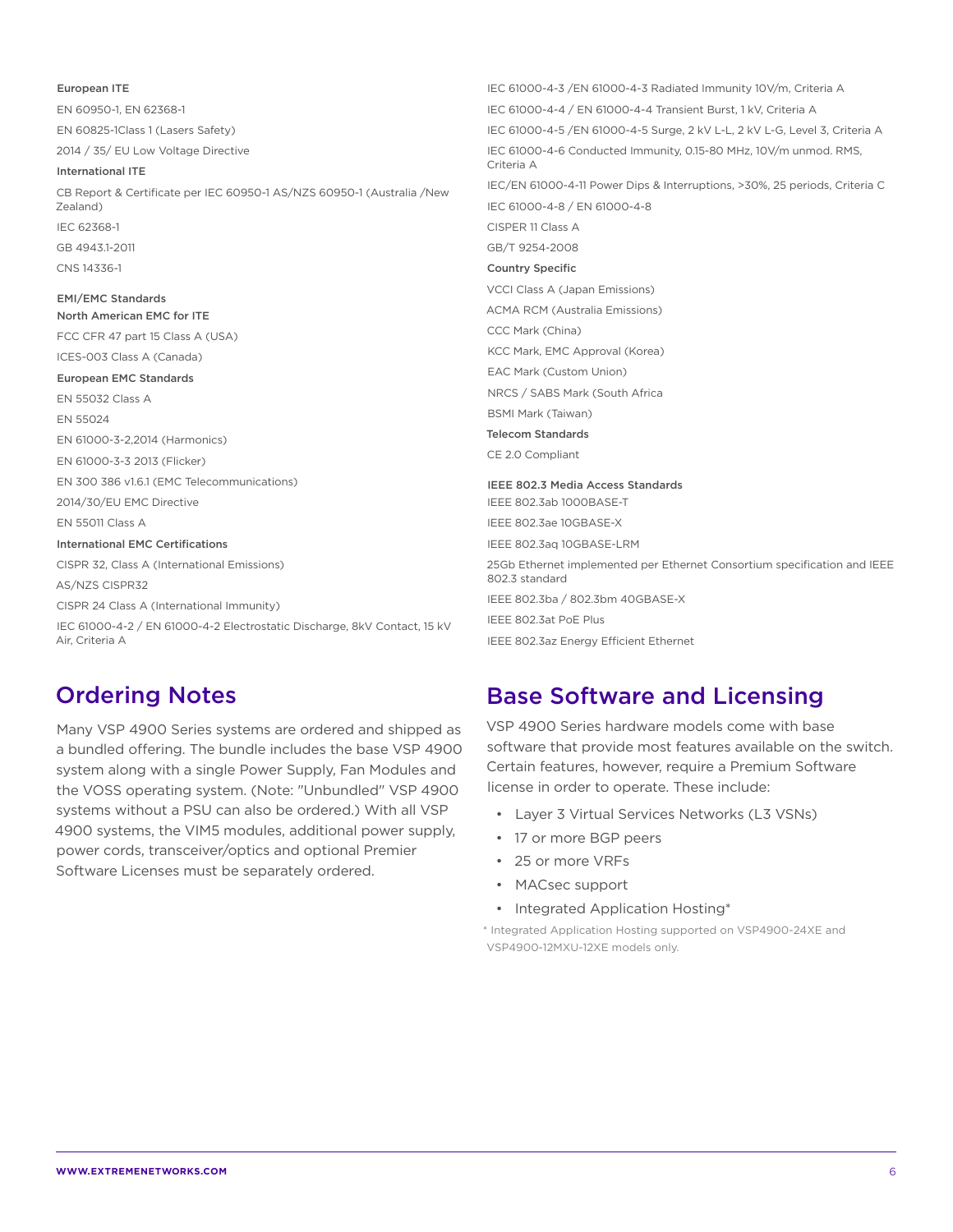# Ordering Information

| <b>Part Number</b>                 | <b>Product Name</b>                         | <b>Product Description</b>                                                                                                                                                                                                                                    |
|------------------------------------|---------------------------------------------|---------------------------------------------------------------------------------------------------------------------------------------------------------------------------------------------------------------------------------------------------------------|
|                                    |                                             | VSP 4900 Systems                                                                                                                                                                                                                                              |
| VSP4900-48P                        | VSP4900-48P                                 | VSP 4900 System with 48 x 10/100/1000Base-T full/half duplex 802.3at PoE (30W) MACsec-<br>capable ports, includes 3 fan modules, 1 unpopulated VIM5 slot, 4 post rack mount kit, VOSS<br>operating system (PSU must be ordered separately)                    |
| VSP4900-48P-B1                     | VSP4900-48P with<br>1100W PSU Bundle        | VSP 4900 System with 48 x 10/100/1000Base-T full/half duplex 802.3at PoE (30W) MACsec-<br>capable ports, includes 3 fan modules, 1 unpopulated VIM5 slot, 1 x 1100W PSU FB (10941), 4 post<br>rack mount kit, VOSS operating system                           |
| VSP4900-48P-B1-4X                  | VSP4900-48P.<br>VIM5-4X Bundle              | VSP 4900 System with 48 x 10/100/1000Base-T full/half duplex 802.3at PoE (30W) MACsec-<br>capable ports, includes 3 fan modules, 1 VIM5-4X module, 1 x 1100W PSU FB (10941), 4 post rack<br>mount kit, VOSS operating system                                  |
| VSP4900-48P-B1-4XE                 | VSP4900-48P,<br>VIM5-4XE Bundle             | VSP 4900 System with 48 x 10/100/1000Base-T full/half duplex 802.3at PoE (30W) MACsec-<br>capable ports, includes 3 fan modules, 1 VIM5-4XE module, 1 x 1100W PSU FB (10941), 4 post rack<br>mount kit, VOSS operating system                                 |
| VSP4900-24S                        | VSP4900-24S                                 | VSP 4900 System with 24 x 100/1000BASE-X ports, includes 3 fan modules, 4 post rack mount kit,<br>VOSS operating system (PSU must be ordered separately)                                                                                                      |
| VSP4900-24S-B3                     | VSP4900-24S with<br>350W PSU Bundle         | VSP 4900 System with 24 x 100/1000BASE-X ports, includes 3 fan modules, 1 x 350W PSU<br>(10953), 4 post rack mount kit, VOSS operating system                                                                                                                 |
| VSP4900-24XE                       | <b>VSP4900-24XE</b>                         | VSP 4900 System with 24 x 1/10GBASE-X SFP+ MACsec and LRM-capable ports, includes 2 fan<br>modules, 1 unpopulated VIM5 slot, 4 post rack mount kit, VOSS operating system (PSU must be<br>ordered separately)                                                 |
| VSP4900-24XE-B3                    | VSP4900-24XE with<br>350W PSU Bundle        | VSP 4900 System with 24 x 1/10GBASE-X SFP+ MACsec and LRM-capable ports, includes 2 fan<br>modules, 1 unpopulated VIM5 slot, 1 x 350W PSU (10953), 4 post rack mount kit, VOSS<br>operating system                                                            |
| VSP4900-12MXU-12XE                 | VSP4900-12MXU-12XE                          | VSP 4900 System with 12 x 100M/1/2.5/5/10GBASE-T 802.3bt PoE (60W) ports and 12 x<br>1/10GBASE-X SFP+ MACsec-capable ports, includes 3 fan modules, 1 unpopulated VIM5 slot, 4<br>post rack mount kit, VOSS operating system (PSU must be ordered separately) |
| VSP4900-12MXU-<br>$12XE-B1$        | VSP4900-12MXU-12XE<br>with 1100W PSU Bundle | VSP 4900 System with 12 x 100M/1/2.5/5/10GBASE-T 802.3bt PoE (60W) ports and 12 x<br>1/10GBASE-X SFP+ MACsec-capable ports, includes 3 fan modules, 1 unpopulated VIM5 slot, 1 x<br>1100W PSU FB (10941), 4 post rack mount kit, VOSS operating system        |
|                                    |                                             | <b>VIM Modules</b>                                                                                                                                                                                                                                            |
| $VIM5-4X$                          | $VIM5-4X$                                   | 4 x 1G/10G SFP+ VIM supported on VSP 4900                                                                                                                                                                                                                     |
| <b>VIM5-4XE</b>                    | <b>VIM5-4XE</b>                             | 4 x 1G/10G SFP+ LRM and MACsec capable VIM supported on VSP 4900                                                                                                                                                                                              |
| $VIM5-4YE$ <sup>1</sup>            | VIM5-4YE                                    | 4 x 10G/25G SFP28 MACsec capable VIM supported on VSP 4900                                                                                                                                                                                                    |
| $VIM5-2Q2$                         | $VIM5-2Q$                                   | 2 x 10G/40G QSFP VIM supported on VSP 4900                                                                                                                                                                                                                    |
|                                    |                                             | <b>Software Licenses</b>                                                                                                                                                                                                                                      |
| VSP-PRMR-L-LIC-P                   | Premier License for<br><b>VSP 4900</b>      | VSP 4900 Premier Software License: Enables L3 VSNs, > 16 BGP peers, > 24 VRFs and<br>Integrated Application Hosting <sup>3</sup>                                                                                                                              |
| VSP-PRMR-LE-LIC-P                  | Premier License with<br>MACsec for VSP 4900 | VSP 4900 Premier Software License with MACsec; Enables LVSNs, > 16 BGP peers, > 24 VRFs and<br>Integrated Application Hosting <sup>3</sup>                                                                                                                    |
|                                    |                                             | <b>Accessories</b>                                                                                                                                                                                                                                            |
| XN-ACPWR-350W-FB <sup>4</sup>      | 350W AC PSU FB                              | 350 Watt AC Power Supply Module - Front to Back airflow, also used on 5520 and X465                                                                                                                                                                           |
| XN-ACPWR-715W-FB4                  | 715W AC PSU FB                              | 715 Watt AC PoE Power Supply Module - Front to Back airflow, also used on 5520 and X465                                                                                                                                                                       |
| XN-ACPWR-<br>1100W-FB <sup>4</sup> | 1100W AC PSU FB                             | 1100 Watt AC PoE Power Supply Module - Front to Back airflow, also used on 5520 and X465                                                                                                                                                                      |
| XN-ACPWR-<br>2000W-FB <sup>4</sup> | 2000W AC PSU FB                             | 2000 Watt AC PoE Power Supply Module - Front to Back airflow, also used on 5520 and X465                                                                                                                                                                      |
| 10953                              | 350W AC PSU                                 | 350W PSU for VSP 4900                                                                                                                                                                                                                                         |
| 10951                              | 715W AC PSU                                 | 715W PSU for VSP 4900, also used on X465, X450-G2 and X460-G2                                                                                                                                                                                                 |
| 10941                              | 1100 W AC PSU                               | 1100W PSU for VSP 4900, also used on X465, X450-G2 and X460-G2                                                                                                                                                                                                |

1 VSP 4900-48P and VSP 4900-24S limited to 2 x uplink ports (10GbE or 25GbE) on VIM5-4YE module

2 VSP 4900-48P and VSP 4900-24S limited to 1 x 10/40GbE port on VIM5-2Q module

3 Integrated Application Hosting supported on VSP4900-24XE and VSP4900-12MXU-12XE models only

4 XN-ACPWR-xxx-FB power supply units cannot be used with the 10941, 10951, 10953, or XN-ACPWR-2000W-F PSUs on the same switch. Not available for Mexico, Russia, Brazil, China, Korea, South Africa, India at present, pending certification